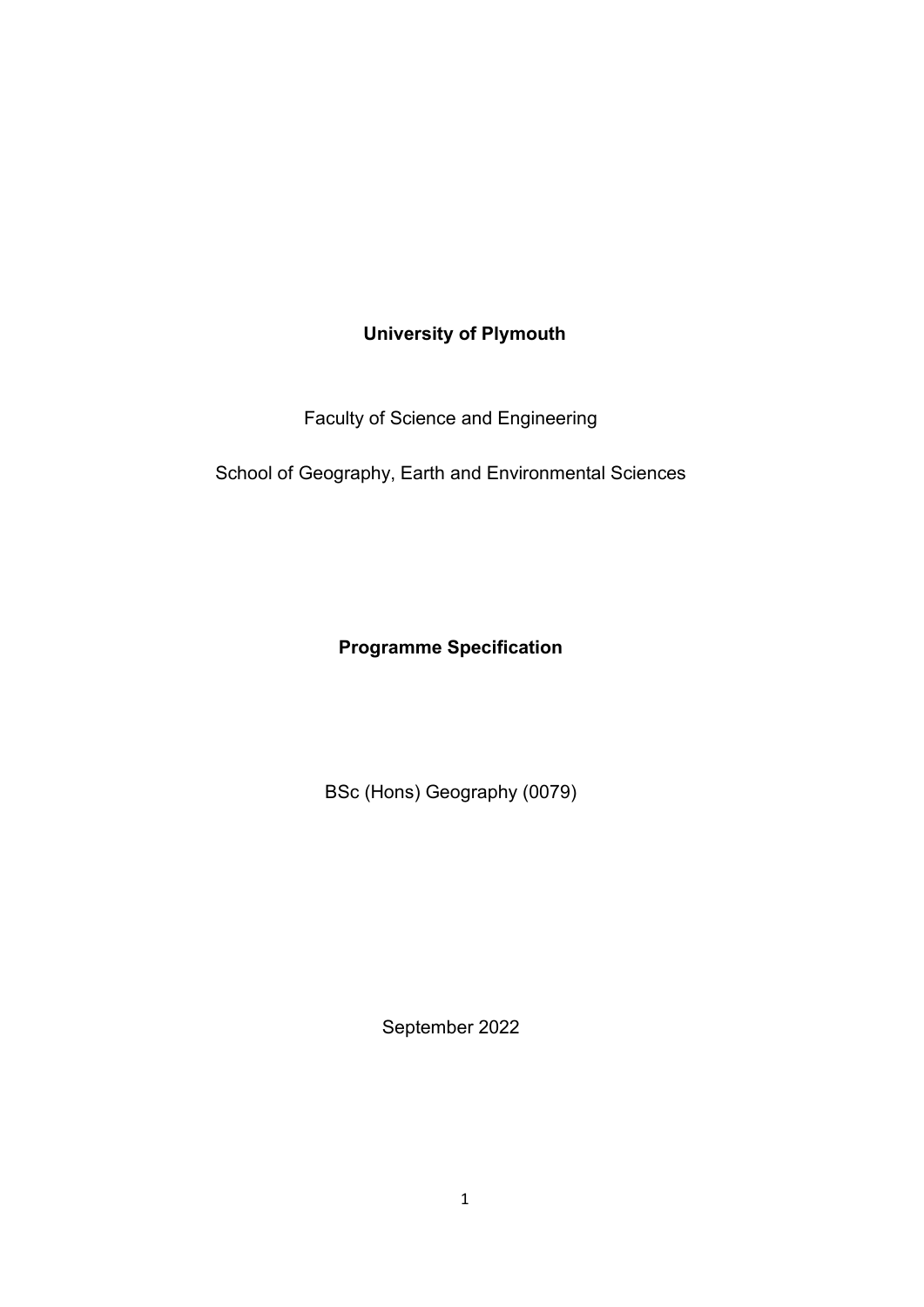#### **1. BSc (Hons) Geography**

|    | <b>Final award title:</b>                                | <b>BSc (Hons) Geography</b>                      |
|----|----------------------------------------------------------|--------------------------------------------------|
|    | <b>UCAS code: F800</b><br><b>JACS code: F800</b>         |                                                  |
| 2. | <b>Awarding Institution:</b><br>Teaching institution(s): | University of Plymouth<br>University of Plymouth |
| 3. | <b>Accrediting body:</b>                                 | Royal Geographical Society (with IBG)            |

**4. Distinctive Features of the Programme and the Student Experience** The BSc (Hons) Geography programme at Plymouth is distinguished by:

**The variety of opportunities for specialist study**, in physical and environmental geography option modules and within core modules such as field courses and the final year dissertation. This variety mirrors the breadth of subject matter within the discipline and arises from the number of academic staff and the diversity of their specialist interests.

The **research and scholarly activity of staff** provide strong support to our teaching. Commitment to personal research and scholarly activity are defining elements of Geography's academic community. Staff members model the process of discovery that is encouraged in students, bringing enthusiasm and intellectual authority to their teaching.

**Experiential learning** is 'learning by doing' and is shown, in physical and environmental geography, by the 'hands-on' approach to exploring the discipline. We offer a substantial programme of experiential learning, including an extensive fieldwork programme that is among the best of all HEI geography programmes in the UK, activities in scientific, IT and cartographic labs, debate and role-play, and work-based learning.

**Explicit preparation for employment** is a cornerstone of the geography curriculum and is seen particularly in opportunities for work placements in the curriculum (including the option to spend a year in industry) and module(s) that focus specifically on career development. In addition, the BSc (Hons) Geography programme provides ample opportunity for students to develop the personal transferable skills valued by employers, such as problem- solving, team work and dealing with complexity and uncertainty.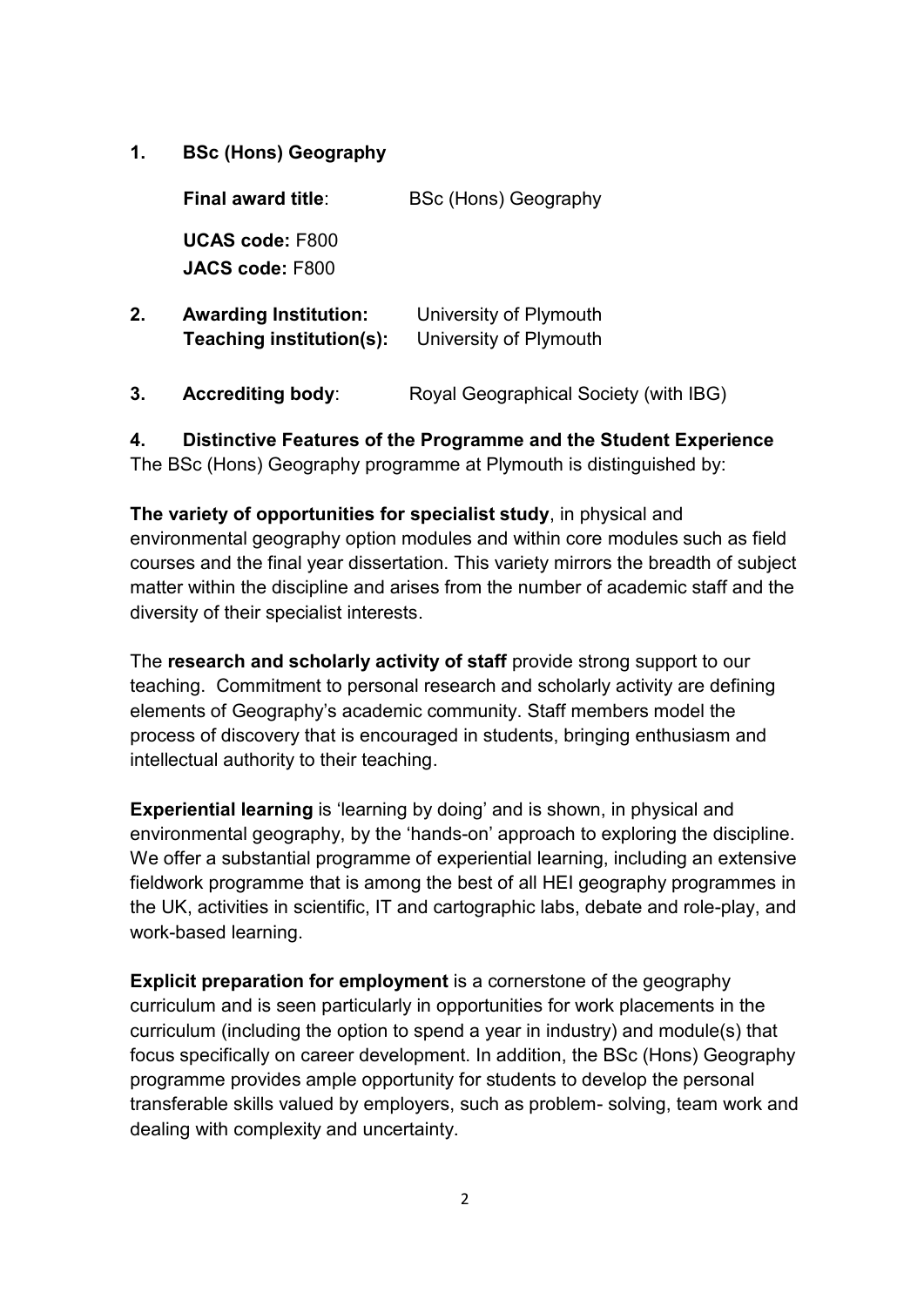**Independence, responsibility and autonomy** are developed in students through the carefully structuring of investigative tasks throughout the degree, culminating in the student-led dissertation, usually in physical or environmental geography, at the final stage.

Geography staff members provide individualised support for **students' academic and personal development,** primarily through an active personal tutoring system. The academic community of staff and students has a positive atmosphere; academic staff members are accessible to students and relationships between staff and students are good. Further, students benefit from an exceptionally committed and well-qualified professional support staff.

## **5. Relevant QAA Subject Benchmark Group(s)**

**Geography** [http://www.qaa.ac.uk/en/Publications/Documents/Subject-benchmark](http://www.qaa.ac.uk/en/Publications/Documents/Subject-benchmark%20statement-Geography.pdf) [statement-](http://www.qaa.ac.uk/en/Publications/Documents/Subject-benchmark%20statement-Geography.pdf)[Geography.pdf](http://www.qaa.ac.uk/en/Publications/Documents/Subject-benchmark%20statement-Geography.pdf)

### **6. Programme Structure**

The BSc (Hons) Geography programme is modular. It takes a minimum of three years to complete, and most students complete one Stage of study each year. In addition, students may undertake a work experience placement between Stages 2 and 4, which does not contribute numerically to the final degree but leads to the University's Certificate of Professional Experience.

The School has well-established exchange schemes with universities in the USA and Canada and most countries in continental Europe. Students may spend Stage 2 on such a scheme. Students on exchange must follow and pass an approved programme of study, but the marks gained do not contribute numerically to the final degree (thus the programme follows the University regulations, in that 10% of the final aggregate mark is calculated as from the best 80 credits in Stage 1 and the remaining 90% from all modules at Stage 4).

A complete Stage of study consists of 120 credits; in all three stages, modules are 20 credits each unless shown otherwise. At each stage, students study the compulsory or 'core' modules shown in Figure 1 and, at Stages 2 and 4, further modules are selected from a wide range of options. Table 1 lists the modules in each of these categories and Figure 1 shows the pattern of core and option modules needed to complete the BSc (Hons) Geography programme.

The BA and BSc (Hons) Geography programmes share the same diet of core and option modules. The award title is normally determined by the balance of human geography modules (GGH) and physical geography (GGP) modules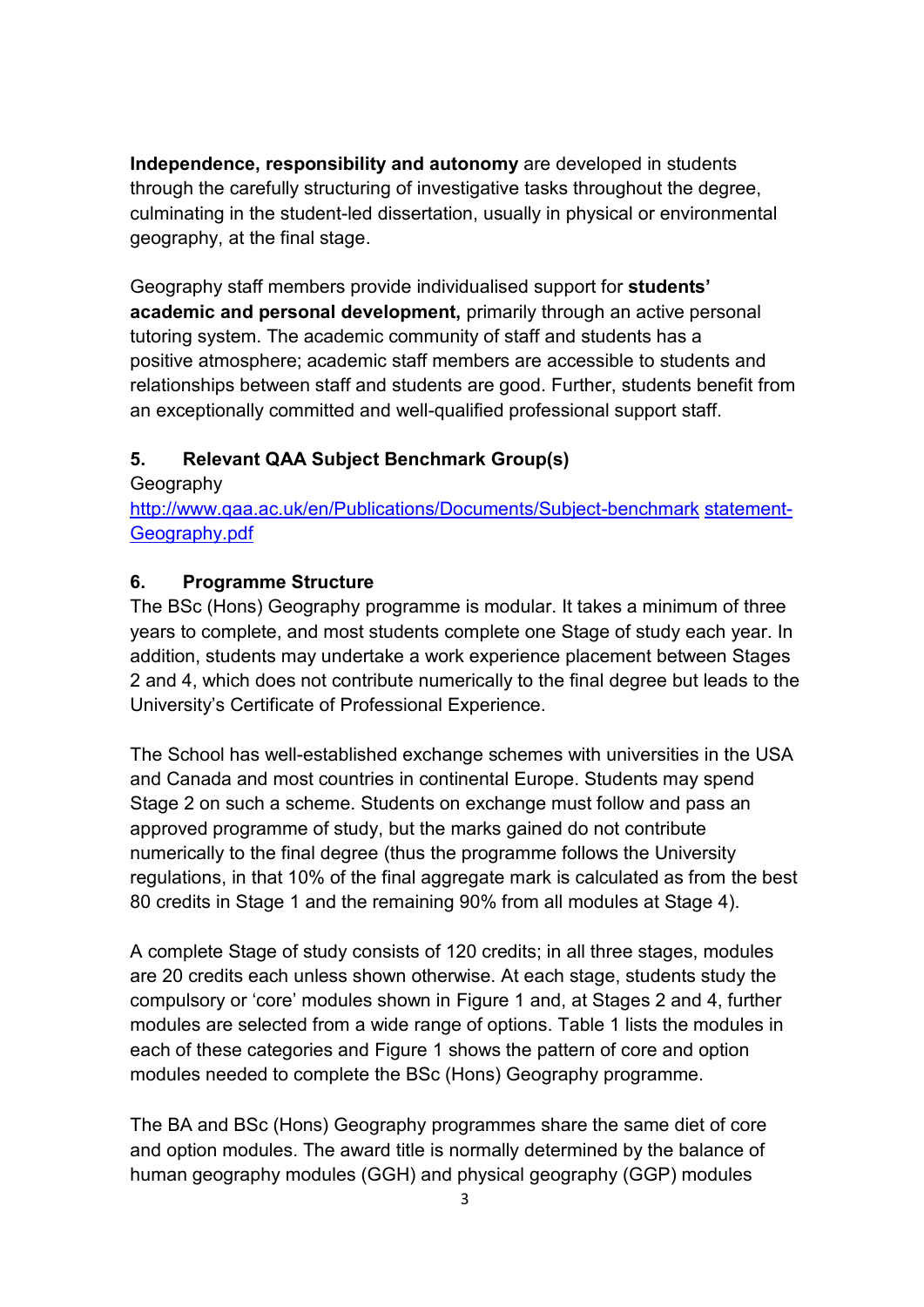taken at Stages 2 and 4, as well as the subject matter of the dissertation. Determination of the final award title (whether BA or BSc) usually takes place in Stage 4 when the final selection of modules has been completed and dissertation topics are known. Students may, therefore, register initially for a BA and graduate with a BSc and *vice versa.*

The Intended Learning Outcomes of the BSc (Hons) Geography programme are covered largely in the core modules; the substantive knowledge and understanding of geography is provided in option modules at Stages 2 & 4, and these modules also provide opportunities to develop cognitive and intellectual, key, transferable, employment-related and practical skills. Students studying for the BSc (Hons) Geography will normally take the core modules and **mainly** GGP modules at Stages 2 and 4 and undertake a dissertation within physical or environmental geography.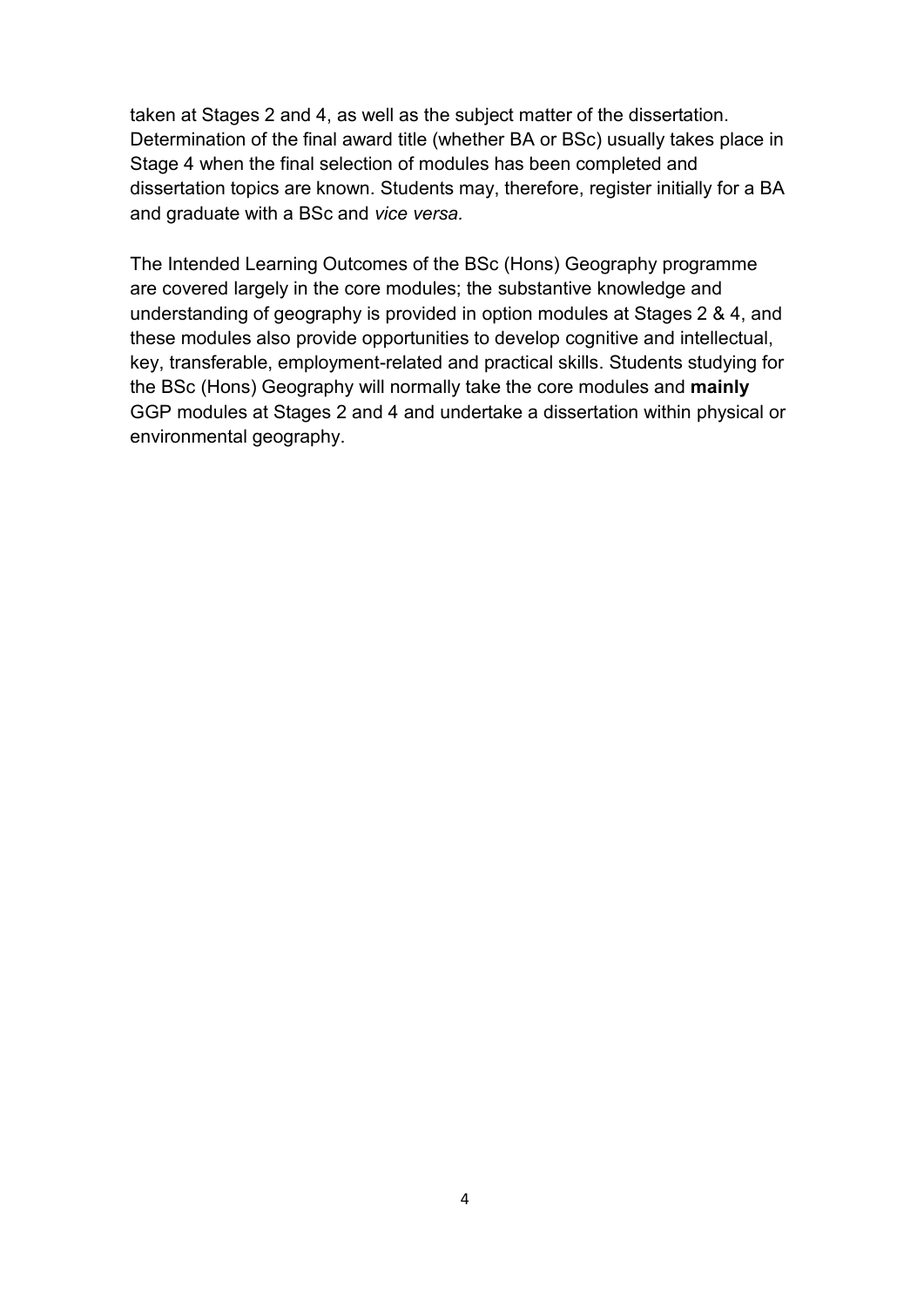## **Figure 1. BSc (Hons) Geography programme structure.**

| First Year (core modules shaded grey) |                                        |  |
|---------------------------------------|----------------------------------------|--|
| Semester A                            | Semester B                             |  |
| <b>GGH1202 Changing Places</b>        | GGH1203 Culture, Society and Space     |  |
| <b>GGX1205 Geographical Journeys</b>  | <b>GGX1206 Sustainable Futures</b>     |  |
| GGP1207 Hydrology and Geomorphology   | <b>GGP1206 Environment and Climate</b> |  |

| Second Year (core modules shaded grey)  |                                           |
|-----------------------------------------|-------------------------------------------|
| <b>Semester A</b>                       | <b>Semester B</b>                         |
| GGX2201 Principles and Applications of  | GGX2202 Principles and Applications of    |
| Geography I                             | Geography II                              |
| Option 1*                               | GGX2204 Fieldwork in Geography            |
| Option 2*                               | Option 3#                                 |
| * Choose two from:                      | # Choose one from:                        |
| GGH2206: Nature, Country and Society    | GGH2207: Transport, Travel and Mobilities |
| GGH2208: Urban Planning, Design and     | <b>ENVS 2005: Weather and Climate</b>     |
| Security                                |                                           |
| GGP2206: Quaternary to Anthropocene     |                                           |
| GGP2207: Catchment to Coast             |                                           |
| GGX2203A: Geographical Information      |                                           |
| Systems                                 |                                           |
| Final Year (core modules shaded grey)   |                                           |
| <b>Semester A</b>                       | <b>Semester B</b>                         |
| GGX3200: Dissertation in Geography      |                                           |
| Option 1*                               | Option 3#                                 |
| Option 2*                               | Option 4#                                 |
| * Choose two from:                      | # Choose two from:                        |
| GGH3207: Sustainable Cities             | GGH3209: Living Landscapes                |
| GGH3208: Citizenship, Territory and War | GGH3210: Environmental Politics and       |
| GGP3205: Global Climate Change          | Governance                                |
| GGP3209: Dryland Change                 | GGP3210: Polar and Alpine Change          |
| GGX3203: Work Based Learning in         | GGP3204: Biological Conservation          |
| Geography                               |                                           |
| GGX3204: Big data and spatial analytics |                                           |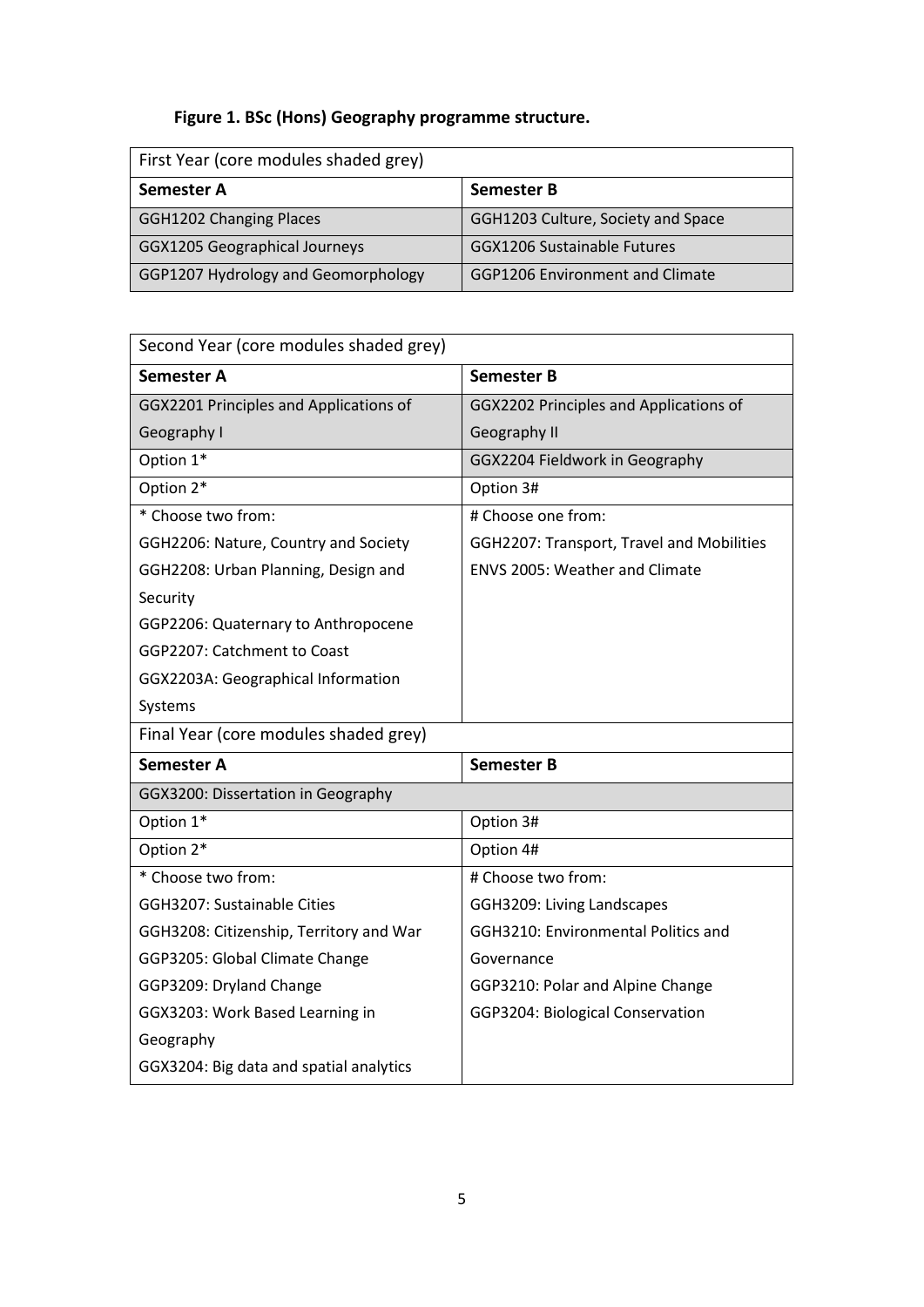#### **Table 1. Modules available in BSc (Hons) Geography. All modules are 20 credits except where noted.**

Stage 1 (all core) GGX1205 Geographical Journeys GGX1206 Geography and Sustainability GGP1207 Hydrology and Geomorphology GGP1206 Climate and Environment GGH1202 Changing Places GGH1203 Culture, Society and Space

#### Stage 2

| Fieldwork in Geography                     |
|--------------------------------------------|
| Principles and Applications of Geography 1 |
| Principles and Applications of Geography 2 |
|                                            |

Options: Distribution between semesters may vary from year to year

GGH2206: Nature, Country and Society

GGH2207: Transport, Travel and Mobilities

GGP2206: Quaternary to Anthropocene

GGP2207: Catchment to Coast

GGX2203: Geographical Information Systems

GGH2208: Urban Planning, Design and Security

ENVS 2005: Weather and Climate

Stage 2 modules with fewer than 15 registered students in any given academic year will not run in that year.

Stage 3

Stage 3 consists of the optional work placement year. Students electing to take this year follow the non credit-bearing module below. The majority of students pass directly from Stage 2 to Stage 4.

APIE305 Placement in Geography

Stage 4 Core GGX3200 Dissertation in Geography (40 credits)

Options: Distribution between semesters will vary from year to year

GGH3207: Sustainable Cities GGH3208: Citizenship, Territory and War GGP3205: Global Climate Change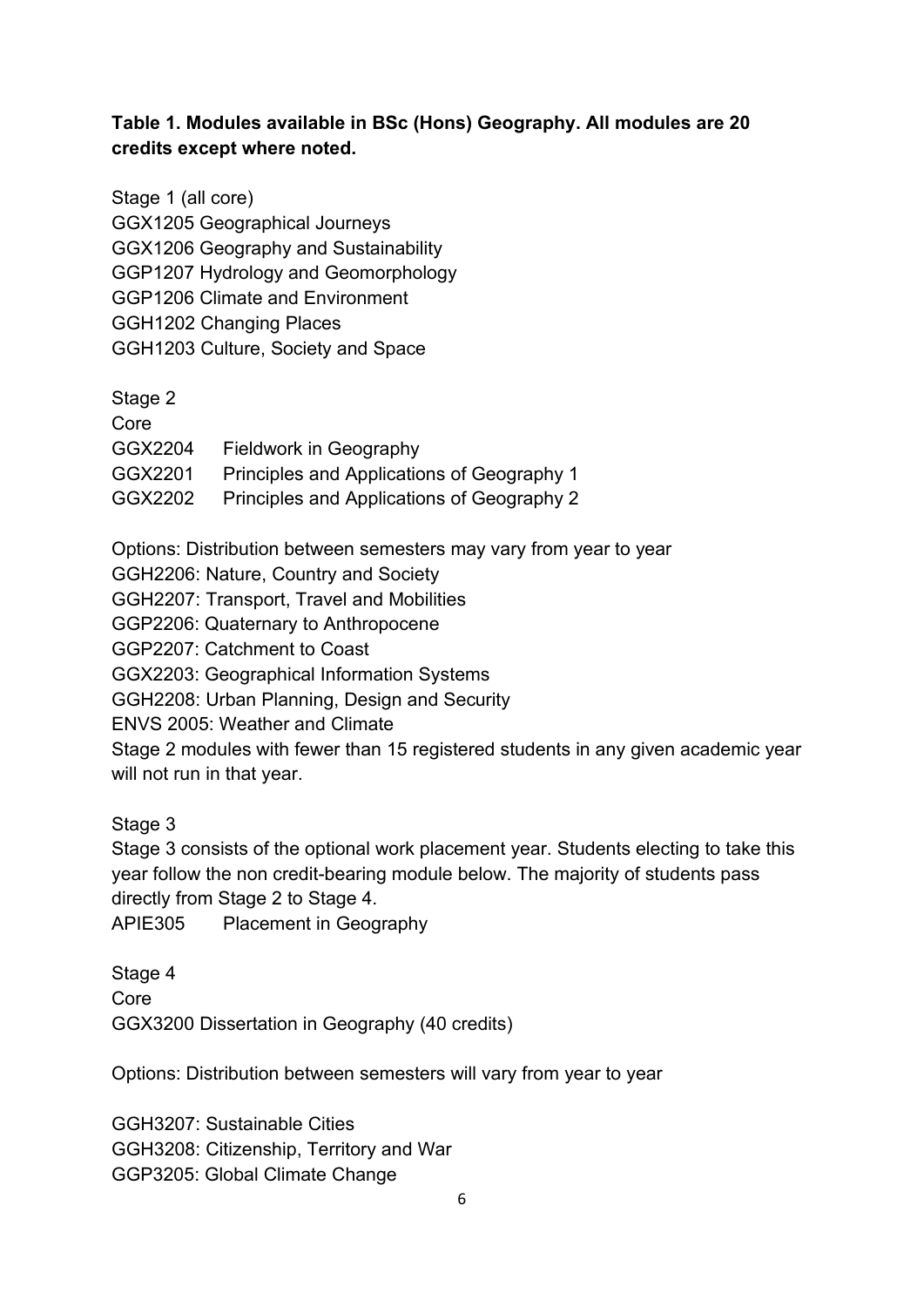GGP3209: Dryland Change GGX3203: Work Based Learning in Geography GGX2204: Big data and spatial analytics GGH3209: Living Landscapes GGH3210: Environmental Politics and Governance GGP3210: Polar and Alpine Change GGP3204: Biological Conservation

Stage 4 modules with fewer than 15 registered students in any given academic year will not run in that year.

#### **7. Programme Aims**

The aims of the BSc (Hons) Geography programme at Plymouth are to:

Provide a wide-ranging, relevant and contemporary curriculum in geography, focusing on physical (and environmental) geography, enriched by the research and scholarly activity of staff and characterised by an active 'hands- on' approach to learning.

Develop graduates who:

- Have thorough knowledge, understanding and practical experience in geography, focusing on physical (and environmental) geography
- Are critical, rational and creative thinkers
- Are confident, adaptable and independent learners
- Are readily employable and equipped for lifelong learning
- Are prepared to take a co-operative and responsible role in society.

### **8. Programme Intended Learning Outcomes**

#### **8.1. Knowledge and understanding**

On successful completion graduates should be able to demonstrate an understanding:

- 1) Of the complex and reciprocal nature of geographical processes, particularly those operating in the physical landscape
- 2) That geographical processes operate over a variety of scales in space and time
- 3) That spatial variation in geographical processes leads to pattern in the distribution of geographical phenomena, particularly in the physical landscape, and to both distinctiveness and interdependence among places
- 4) Of the diversity of approaches to generating geographical knowledge, through experience of their epistemologies, focussing on those of the natural sciences, with appropriate reference to those of social science and humanities.

### **8.2. Cognitive and intellectual skills**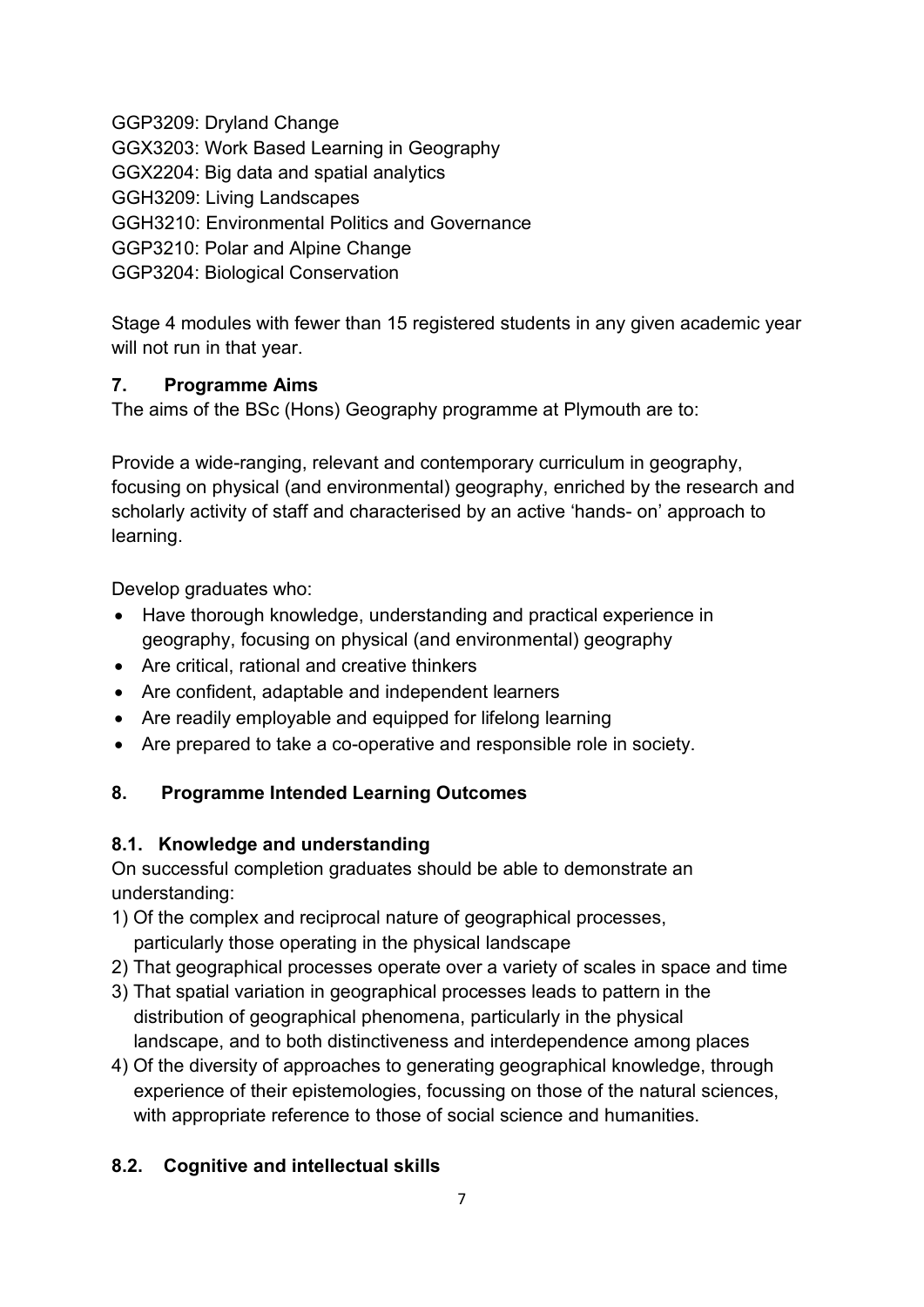On successful completion graduates should be able to:

- 1) Discuss the contested and provisional nature of knowledge and understanding
- 2) Assess the reliability and validity of evidence, articulating weaknesses in the arguments of others
- 3) Develop a reasoned and sustained argument
- 4) Identify, formulate and evaluate questions or problems
- 5) Evaluate and synthesise information effectively from disparate sources.

#### **8.3. Key, transferable and employment-related skills**

On successful completion graduates should be able to:

- 1) Communicate effectively and fluently by written, oral and visual means, adapting material to different audiences in various settings
- 2) Work independently and organise their own learning
- 3) Search for, retrieve, sift, select and order information from a variety of sources including both academic and employers' literature
- 4) Reflect upon their learning processes, evaluating personal strengths and weaknesses
- 5) Apply numerical skills effectively and appropriately.
- 6) Participate effectively and supportively in teams, meeting obligations to others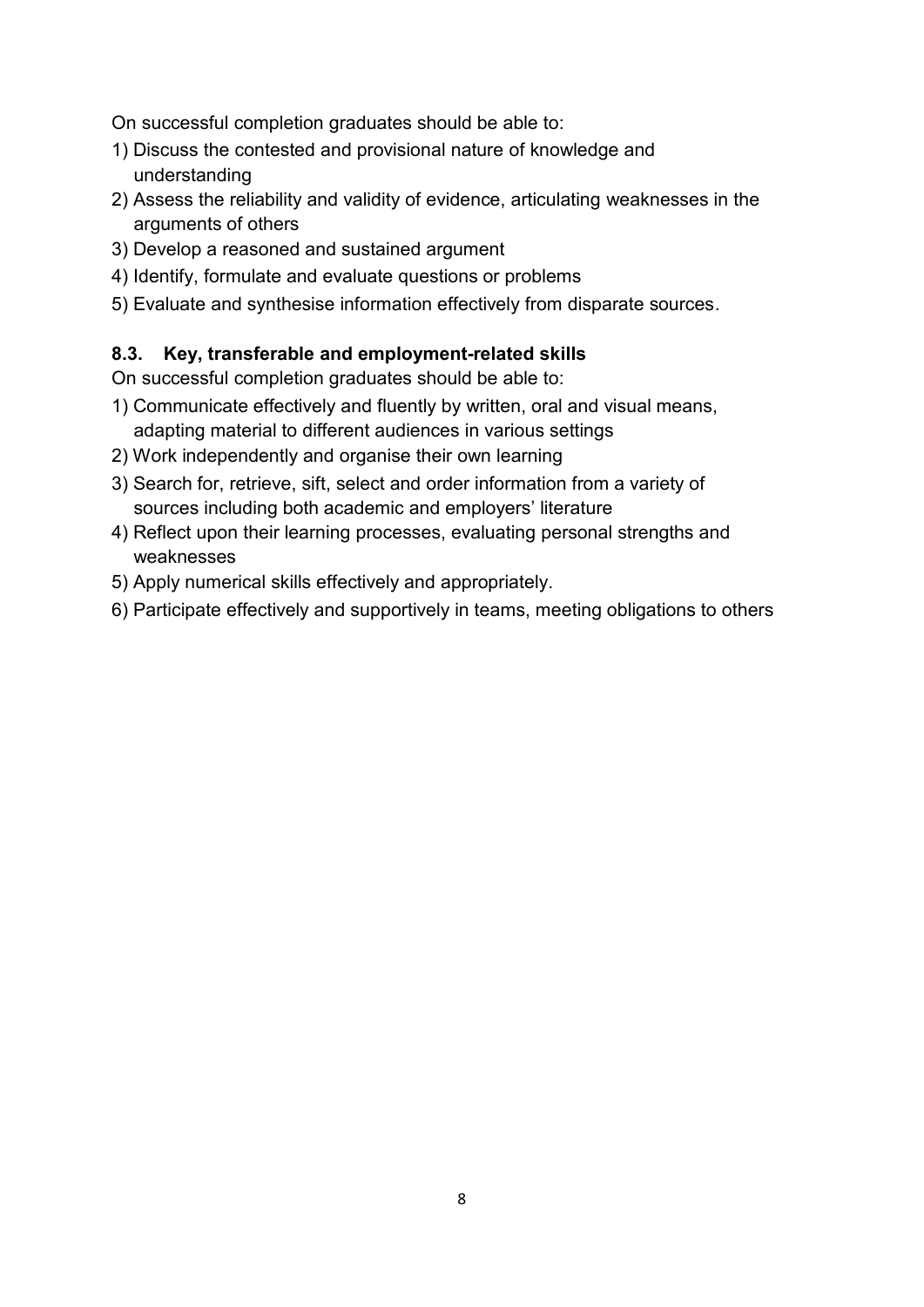## **8.4. Practical skills**

On successful completion graduates should be able to:

- 1) Evaluate, select and apply appropriate geographical techniques, to *collect* geographical information
- 2) Evaluate, select and apply appropriate geographical techniques, to *analyse* geographical information, in qualitative and quantitative forms
- 3) Evaluate, select and apply appropriate geographical techniques, to *present* geographical information
- 4) Plan, design, execute and report on an original geographical investigation, safely and with due regard to ethical considerations
- 5) Apply concepts and principles of geographical knowledge to new issues and situations.

## **9. Admissions Criteria, including APCL, APEL and DAS arrangements**

All applicants must have GCSE (or equivalent) Maths and English at Grade C or above. Further requirements are set out in Table 2.

| A-level/AS-level                                   | Normal minimum entry requirements are 108 - 112 UCAS points,<br>a typical offer is 112 points from a minimum of 2 A-levels<br>including C in Geography, excluding General Studies                                                                                                                                                                                                                                                                |
|----------------------------------------------------|--------------------------------------------------------------------------------------------------------------------------------------------------------------------------------------------------------------------------------------------------------------------------------------------------------------------------------------------------------------------------------------------------------------------------------------------------|
| <b>BTEC National</b>                               | BTEC 18 Unit Extended Diploma - These would be on an                                                                                                                                                                                                                                                                                                                                                                                             |
| Diploma/QCF                                        | individual basis and depend upon the amount of                                                                                                                                                                                                                                                                                                                                                                                                   |
| Extended                                           | Geography included.                                                                                                                                                                                                                                                                                                                                                                                                                              |
| Diploma                                            |                                                                                                                                                                                                                                                                                                                                                                                                                                                  |
| Access to Higher<br><b>Education at</b><br>level 3 | Pass a named Access to HE Diploma (e.g. Science, Humanities,<br>Combined), (including GCSE English and Maths grade C /4 or<br>above or equivalent) with at least 33 credits at Merit and to<br>include at least 12 credits in Geography related units with Merits.<br>If not studying Geography units please refer to Admissions Tutor<br>who will look at on an individual basis (Humanities units have<br>been accepted instead, for example). |
| Welsh<br><b>Baccalaureate</b>                      | 120 points - can be accepted as a supplement to 2 A Levels,<br>including Geography.                                                                                                                                                                                                                                                                                                                                                              |
| <b>Scottish</b>                                    | 280 points including C at Advanced Higher in Geography.                                                                                                                                                                                                                                                                                                                                                                                          |
| Qualifications                                     |                                                                                                                                                                                                                                                                                                                                                                                                                                                  |
| Authority                                          |                                                                                                                                                                                                                                                                                                                                                                                                                                                  |
| Irish Leaving                                      | BBBBB in Highers including Geography. Irish Leaving Certificate                                                                                                                                                                                                                                                                                                                                                                                  |
| Certificate                                        | Ordinary Level Grade C or above for English and Maths.                                                                                                                                                                                                                                                                                                                                                                                           |
| International<br><b>Baccalaureate</b>              | 28 points overall to include 5 at Higher Level Geography. English<br>and Mathematics must be included.                                                                                                                                                                                                                                                                                                                                           |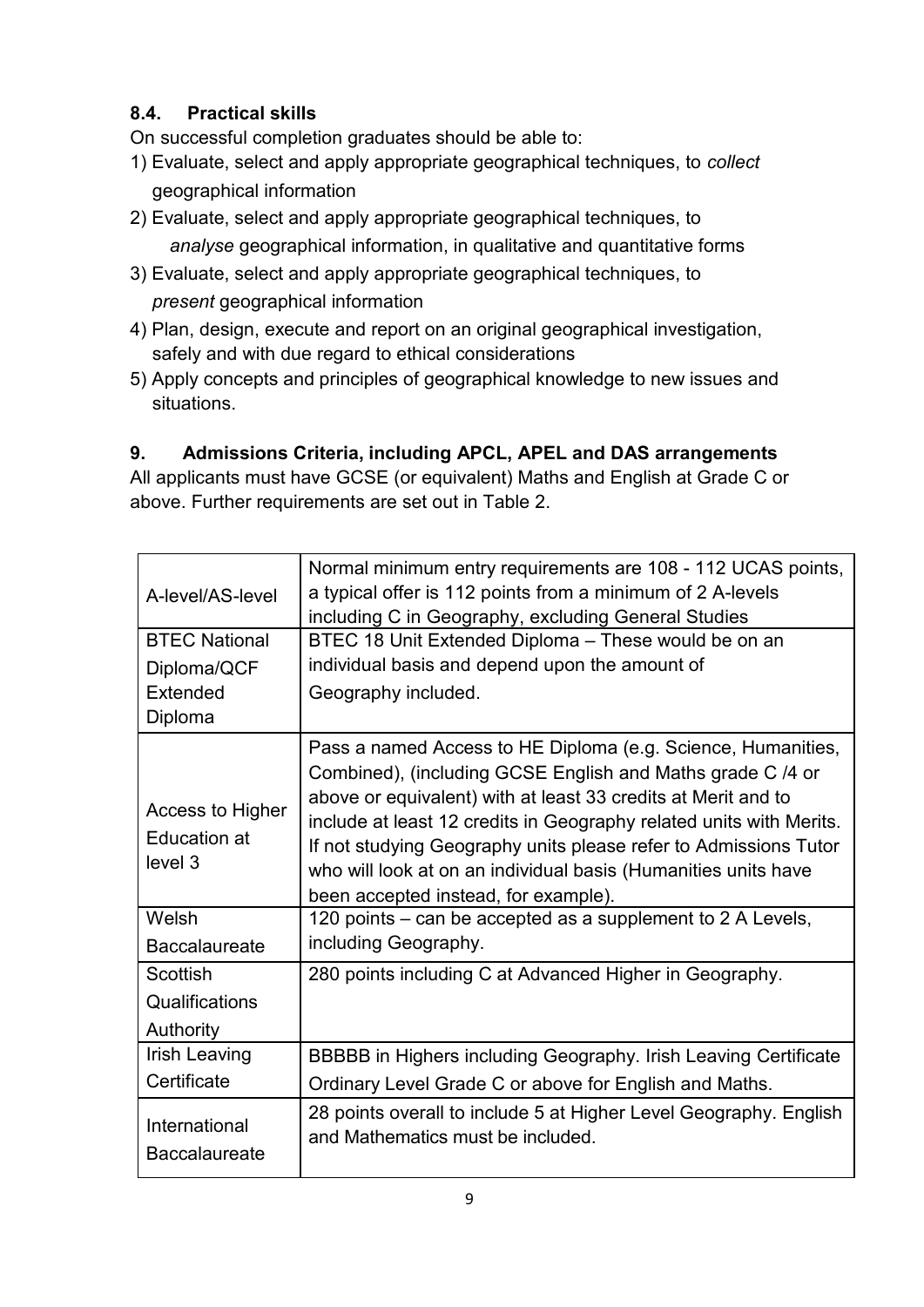**Table 2.** Admissions criteria for BSc (Hons) Geography.

#### **10. Progression criteria for Final and Intermediate Awards**

Progression within BSc (Hons) Geography and the award of intermediate awards, follows the University of Plymouth's Academic Regulations, available at <http://www1.plymouth.ac.uk/extexam/pages/academic-regulations.aspx>

## **11. Exceptions to Regulations**

None.

#### **12. Transitional Arrangements**

| 2019-20                       | 2020-2021                              |
|-------------------------------|----------------------------------------|
| GGP1205 Catchments and Coasts | GGP1207 Geomorphology and<br>Hydrology |
|                               |                                        |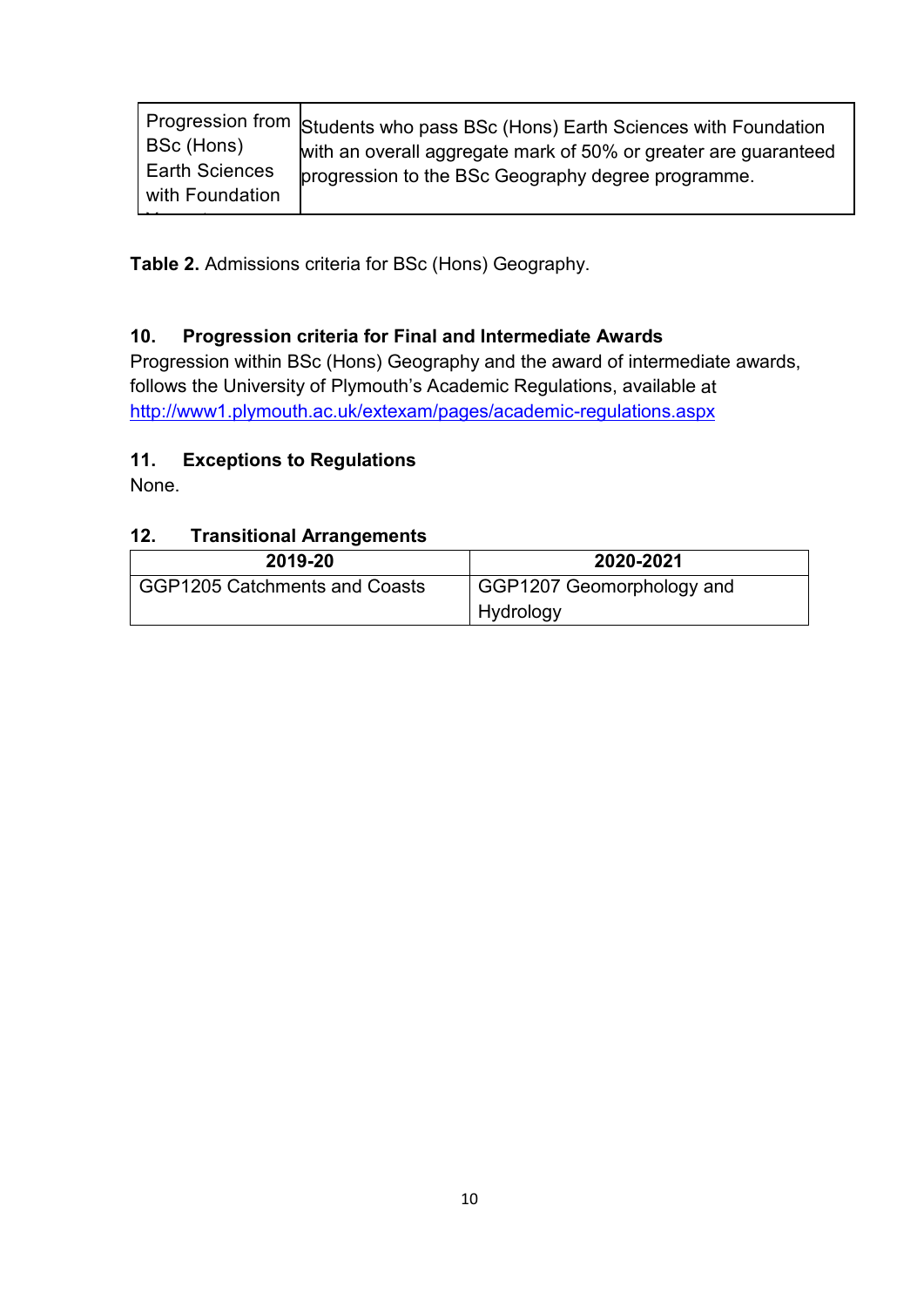# **13. Mapping and Appendices:**

## **13.1. ILOs against modules mapping**

| Knowledge and understanding                                         |                   |                                         |  |
|---------------------------------------------------------------------|-------------------|-----------------------------------------|--|
| On successful completion graduates should be able to demonstrate an |                   |                                         |  |
| understanding:                                                      |                   |                                         |  |
|                                                                     | Core modules      | Option<br>modules<br>at Stages<br>2 & 4 |  |
| 1) Of the complex and reciprocal nature of                          | GGH1202, GGH1203, | All stage 2                             |  |
| geographical processes, particularly those                          | GGP1207, GGP1206, | All stage 4                             |  |
| operating in the physical landscape                                 | GGX1205, GGX1206, |                                         |  |
|                                                                     | GGX2201, GGX2202, |                                         |  |
|                                                                     | GGX2204, GGX3200  |                                         |  |
| 2) That geographical processes operate over a                       | GGH1202, GGH1203, | All stage 2                             |  |
| variety of scales in space and time                                 | GGP1207, GGP1206, | All stage 4                             |  |
|                                                                     | GGX1205, GGX1206, |                                         |  |
|                                                                     | GGX2201, GGX2202, |                                         |  |
|                                                                     | GGX2204, GGX3200  |                                         |  |
| 3) That spatial variation in geographical                           | GGH1202, GGH1203, | All stage 2                             |  |
| processes leads to pattern in the distribution                      | GGP1207, GGP1206, | All stage 4                             |  |
| of geographical phenomena, particularly in                          | GGX1205, GGX1206, |                                         |  |
| the physical landscape, and to both                                 | GGX2201, GGX2202, |                                         |  |
| distinctiveness and interdependence among                           | GGX2204, GGX3200  |                                         |  |
| places                                                              |                   |                                         |  |
| 4) Of the diversity of approaches to generating                     | GGH1202, GGH1203, | All stage 2                             |  |
| geographical knowledge, through                                     | GGP1207, GGP1206, | All stage 4                             |  |
| experience of their epistemologies,                                 | GGX1205, GGX1206, |                                         |  |
| focussing on those of the natural sciences,                         | GGX2201, GGX2202, |                                         |  |
| with appropriate reference to those of social                       | GGX2204, GGX3200  |                                         |  |
| science and humanities                                              |                   |                                         |  |

 $\bar{\beta}$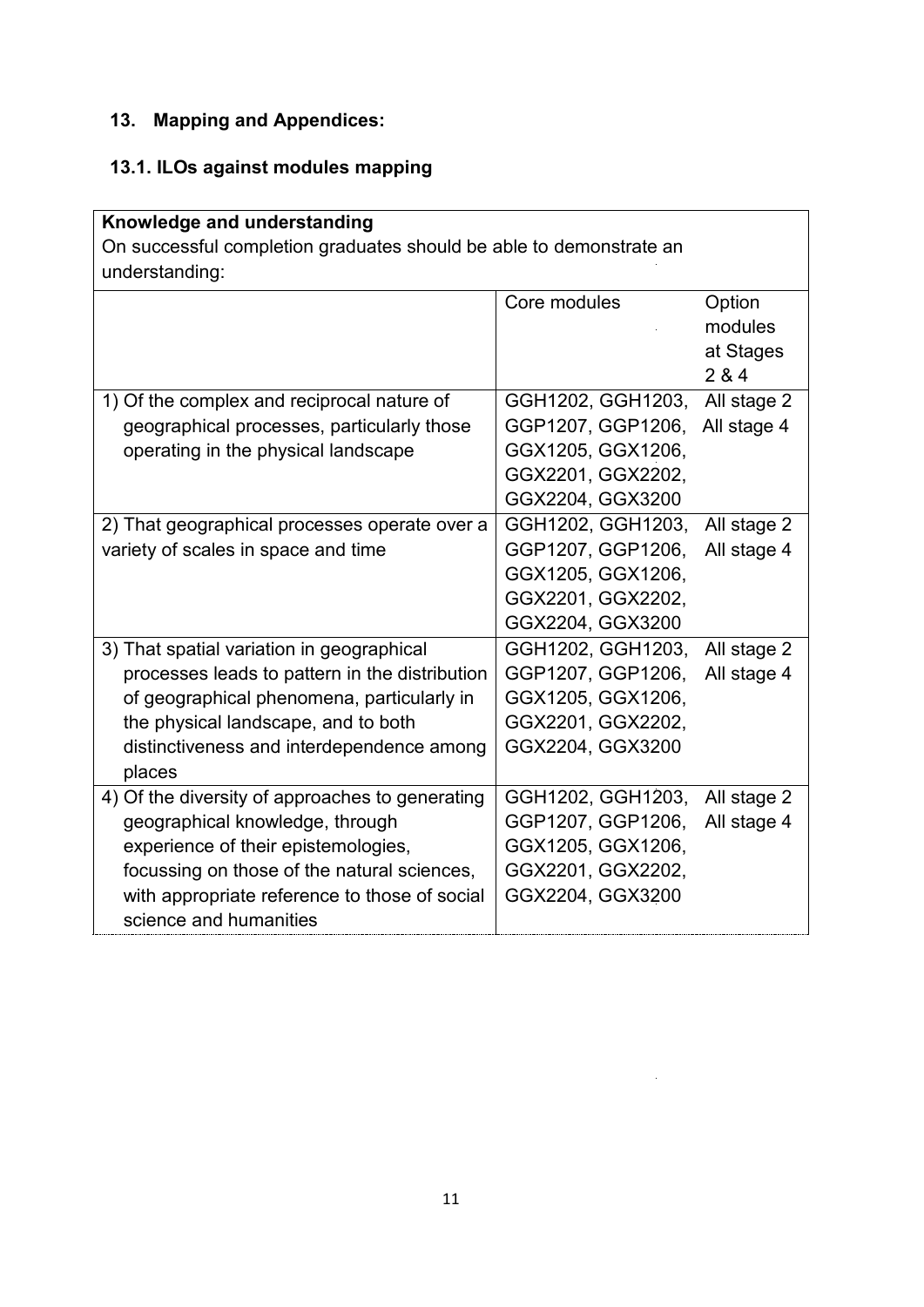| <b>Cognitive and intellectual skills</b>              |                   |             |  |
|-------------------------------------------------------|-------------------|-------------|--|
| On successful completion graduates should be able to: |                   |             |  |
|                                                       | Core modules      | Option      |  |
|                                                       |                   | modules at  |  |
|                                                       |                   | Stages 2 &  |  |
|                                                       |                   | 4           |  |
| 1) Discuss the contested and provisional              | GGX2201, GGX2202  | All stage 2 |  |
| nature of knowledge and understanding                 | GGX3200           | All stage 4 |  |
| 2) Assess the reliability and validity of             | GGH1202, GGH1203, | All stage 2 |  |
| evidence, articulating weaknesses in the              | GGP1207, GGP1206, | All stage 4 |  |
| arguments of others                                   | GGX1205, GGX1206, |             |  |
|                                                       | GGX2201, GGX2202, |             |  |
|                                                       | GGX2204, GGX3200  |             |  |
|                                                       |                   |             |  |
| 3) Develop a reasoned and sustained                   | GGH1202, GGH1203, | All Stage 2 |  |
| argument                                              | GGP1207, GGP1206, | All Stage 4 |  |
|                                                       | GGX1205, GGX1206, |             |  |
|                                                       | GGX2201, GGX2202, |             |  |
|                                                       | GGX2204, GGX3200  |             |  |
| 4) Identify, formulate and evaluate questions         | GGX2204, GGX3200  |             |  |
| or problems                                           |                   |             |  |
| 5) Evaluate and synthesise information                | GGH1202, GGH1203, | All Stage 2 |  |
| effectively from disparate sources                    | GGP1207, GGP1206, | All Stage 4 |  |
|                                                       | GGX1205, GGX1206, |             |  |
|                                                       | GGX2201, GGX2202, |             |  |
|                                                       | GGX2204, GGX3200  |             |  |

| Key, transferable and employment-related skills<br>On successful completion graduates should be able to:                  |                                                                                                                              |                                            |  |
|---------------------------------------------------------------------------------------------------------------------------|------------------------------------------------------------------------------------------------------------------------------|--------------------------------------------|--|
|                                                                                                                           | Core modules                                                                                                                 | Option<br>modules<br>at<br>Stages 2<br>& 4 |  |
| 1) Communicate effectively and fluently by<br>written, oral and visual means, adapting<br>material to different audiences | GGH1202, GGH1203, All Stage 2<br>GGP1207, GGP1206, All Stage 4<br>GGX1205, GGX1206,<br>GGX2201, GGX2202,<br>GGX2204, GGX3200 |                                            |  |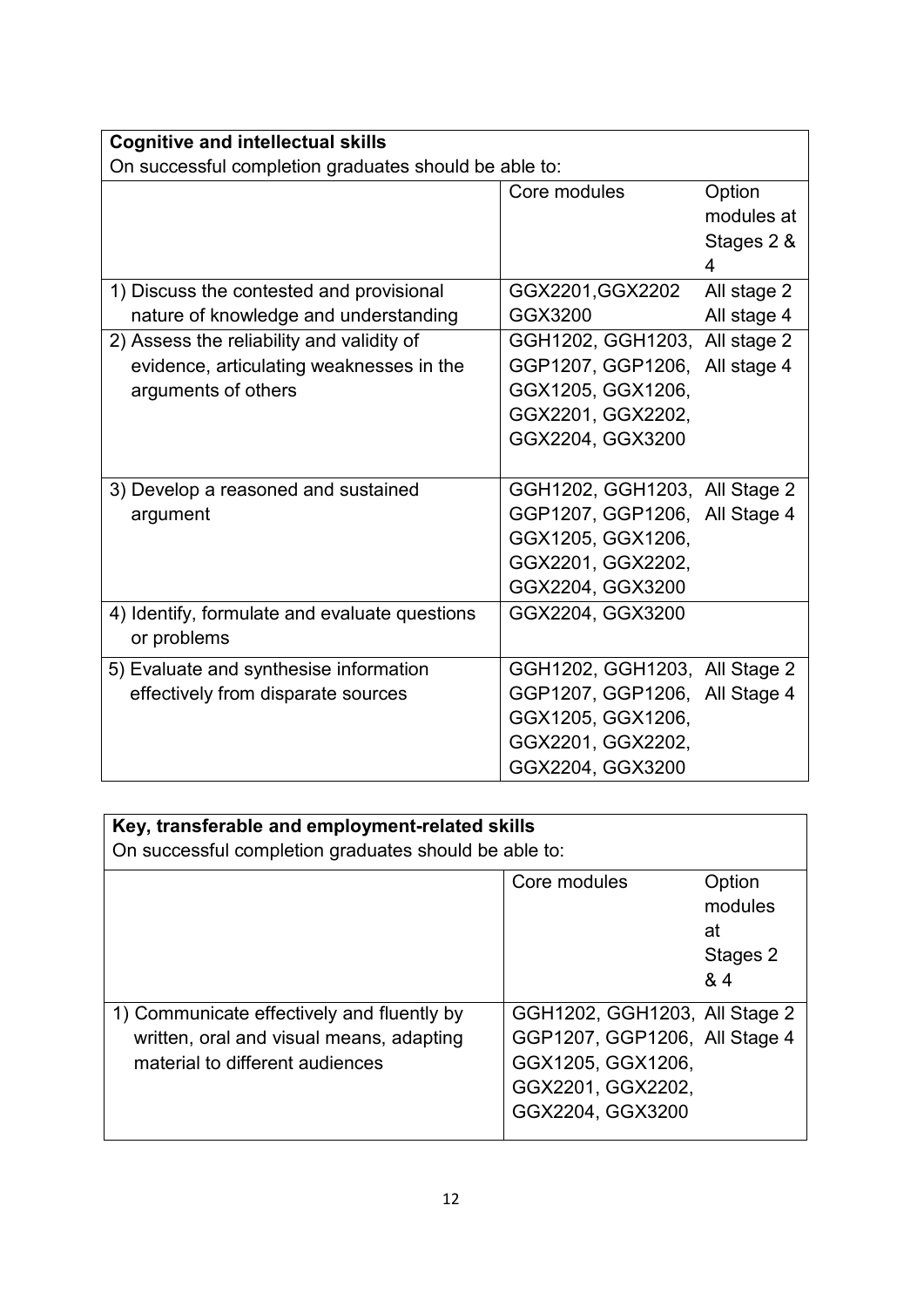| 2) Work independently and organise his/ her     | GGX3200                   | All Stage 2 |
|-------------------------------------------------|---------------------------|-------------|
| own learning                                    |                           | All Stage 4 |
| 3) Search for, retrieve, sift, select and order | GGH1202, GGH1203,         |             |
| information from a variety of sources           | GGP1207, GGP1206,         | All Stage 2 |
| including both academic ones as well as         | GGX1205, GGX1206,         | All Stage 4 |
| employers' literature                           | GGX2201, GGX2202,         |             |
|                                                 | GGX2204, GGX3200          |             |
| 4) Reflect upon his / her learning process,     | GGX1205, GGX2200          |             |
| evaluating personal strengths and               |                           |             |
| weaknesses                                      |                           |             |
| 5) Apply numerical skills effectively and       | GGH1202, GGH1203,         |             |
| appropriately                                   | GGP1207, GGP1206 <i>,</i> |             |
|                                                 | GGX2201, GGX2202          |             |
| 6) Participate effectively and supportively in  | GGX2204                   |             |
| teams, meeting obligations to others            |                           |             |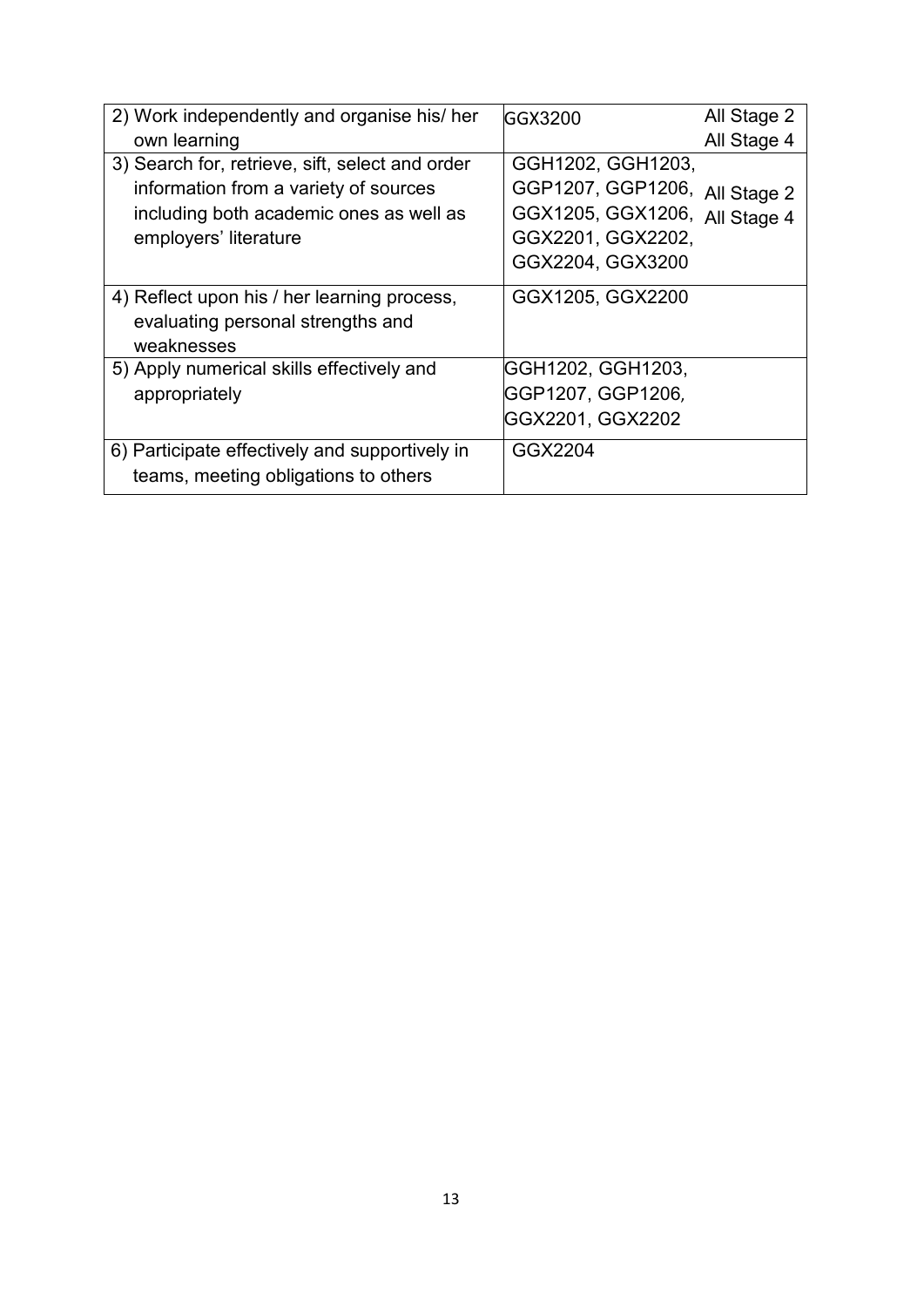| <b>Practical skills</b>                               |                   |             |
|-------------------------------------------------------|-------------------|-------------|
| On successful completion graduates should be able to: |                   |             |
|                                                       | Core modules      | Option      |
|                                                       | <b>GGX</b>        | modules     |
|                                                       |                   | at Stages 2 |
|                                                       |                   | & 4         |
| 1) Evaluate, select and apply appropriate             | GGH1202, GGH1203, |             |
| techniques, to collect geographical                   | GGP1207, GGP1206, |             |
| information                                           | GGX1205, GGX1206, |             |
|                                                       | GGX2201, GGX2202, |             |
|                                                       | GGX2204, GGX3200  |             |
| 2) Evaluate, select and apply appropriate             | GGH1202, GGH1203, |             |
| techniques, to analyse geographical                   | GGP1207, GGP1206, |             |
| information, in qualitative and quantitative          | GGX2201, GGX2202, |             |
| forms                                                 | GGX2204, GGX3200  |             |
| 3) Evaluate, select and apply appropriate             | GGH1202, GGH1203, |             |
| techniques, to present geographical                   | GGP1207, GGP1206, |             |
| information                                           | GGX2201, GGX2202, |             |
|                                                       | GGX3200           |             |
| 4) Plan, design, execute and report on an             | GGX2204, GGX3200  |             |
| original geographical investigation safely            |                   |             |
| and with due regard to ethical                        |                   |             |
| considerations                                        |                   |             |
| 5) Apply concepts and principles of                   | GGX2201, GGX2202  |             |
| geographical knowledge to new issues and              | GGX3200           |             |
| situations                                            |                   |             |

 $\mathcal{L}^{\text{max}}_{\text{max}}$ 

 $\label{eq:2.1} \frac{1}{\sqrt{2}}\left(\frac{1}{\sqrt{2}}\right)^{2} \left(\frac{1}{\sqrt{2}}\right)^{2} \left(\frac{1}{\sqrt{2}}\right)^{2} \left(\frac{1}{\sqrt{2}}\right)^{2} \left(\frac{1}{\sqrt{2}}\right)^{2} \left(\frac{1}{\sqrt{2}}\right)^{2} \left(\frac{1}{\sqrt{2}}\right)^{2} \left(\frac{1}{\sqrt{2}}\right)^{2} \left(\frac{1}{\sqrt{2}}\right)^{2} \left(\frac{1}{\sqrt{2}}\right)^{2} \left(\frac{1}{\sqrt{2}}\right)^{2} \left(\$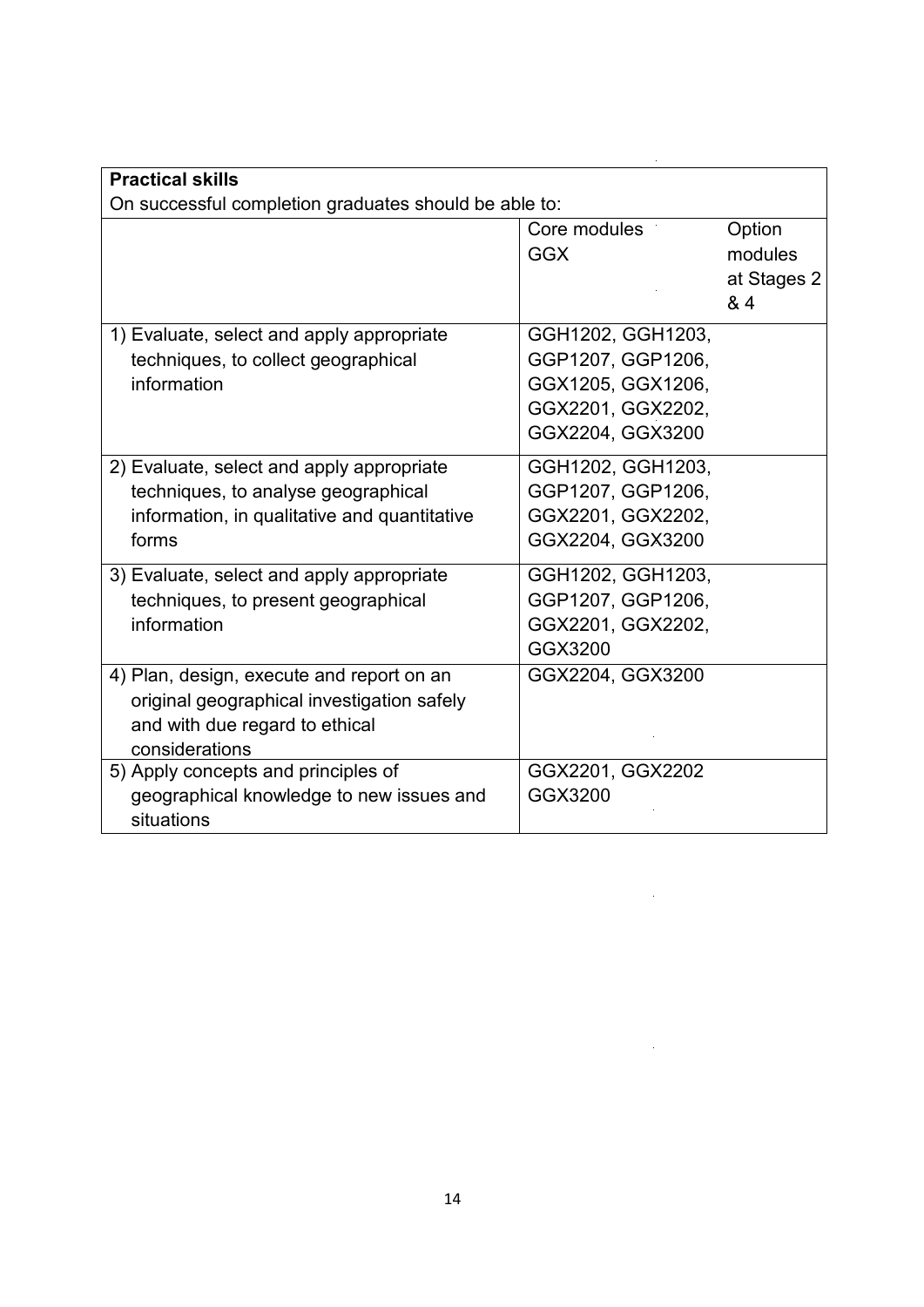## **13.2 Assessment against modules mapping**

| <b>Module</b>                                    | <b>Credit</b> | E1  | 01 | C1   | <b>P1</b> | A1 |
|--------------------------------------------------|---------------|-----|----|------|-----------|----|
|                                                  |               |     |    |      |           |    |
| Stage 1 (all core)                               |               |     |    |      |           |    |
| <b>GGX1205 Geographical Journeys</b>             | 20            |     |    | 100% |           |    |
| <b>GGX1206 Sustainable Futures</b>               | 20            |     |    | 50%  | 50%       |    |
| GGP1207 Hydrology and Geomorphology              | 20            |     |    | 40%  | 60%       |    |
| GGP1206 Environmental and Climate                | 20            | 50% |    | 50%  |           |    |
| <b>GGH1202 Changing Places</b>                   | 20            | 50% |    | 50%  |           |    |
| GGH1203 Culture, Society and Space               | 20            |     |    | 100% |           |    |
|                                                  |               |     |    |      |           |    |
| <b>Stage 2</b>                                   |               |     |    |      |           |    |
| Core                                             |               |     |    |      |           |    |
| GGX2200 Fieldwork in Geography                   | 20            |     |    | 100% |           |    |
| GGX2201 Principles and Applications of Geography | 20            |     |    | 70%  | 30%       |    |
| 1                                                |               |     |    |      |           |    |
| GGX2202 Principles and Applications of Geography | 20            |     |    | 60%  | 40%       |    |
| $\overline{2}$                                   |               |     |    |      |           |    |
|                                                  |               |     |    |      |           |    |
| <b>Options</b>                                   |               |     |    |      |           |    |
| GGH2206 Nature, Country and Society              | 20            |     |    | 100% |           |    |
| GGH2207 Transport, Travel and Mobilities         | 20            |     |    | 50%  | 50%       |    |
| GGP2206 Quaternary to Anthropocene               | 20            | 50% |    | 50%  |           |    |
| <b>GGP2207 Catchment to Coast</b>                | 20            |     |    | 100% |           |    |
| GGX2203 Geographical Information Systems         | 20            |     |    | 100% |           |    |
| GGH2208: Urban Planning, Design and Security     |               |     |    | 60%  | 40%       |    |
| <b>ENVS2005 Weather and Climate</b>              | 20            | 50% |    | 50%  |           |    |
| Stage 4                                          |               |     |    |      |           |    |
| Core                                             |               |     |    |      |           |    |
| GGX3200 Dissertation in Geography                | 40            |     |    | 100% |           |    |
| <b>Options</b>                                   |               |     |    |      |           |    |
| <b>GGH3207 Sustainable Cities</b>                | 20            |     |    | 100% |           |    |
| GGH3208 Citizenship, Territory and War           | 20            |     |    | 100% |           |    |
| GGH3209 Living Landscapes                        | 20            |     |    | 100% |           |    |
| GGH3210 Environmental Politics and Governance    | 20            |     |    | 100% |           |    |
| GGP3205 Global Climate Change                    | 20            | 50% |    | 50%  |           |    |
| GGP3209 Dryland Change                           | 20            |     |    | 50%  | 50%       |    |
| GGP3204 Biological Conservation                  | 20            |     |    | 100% |           |    |